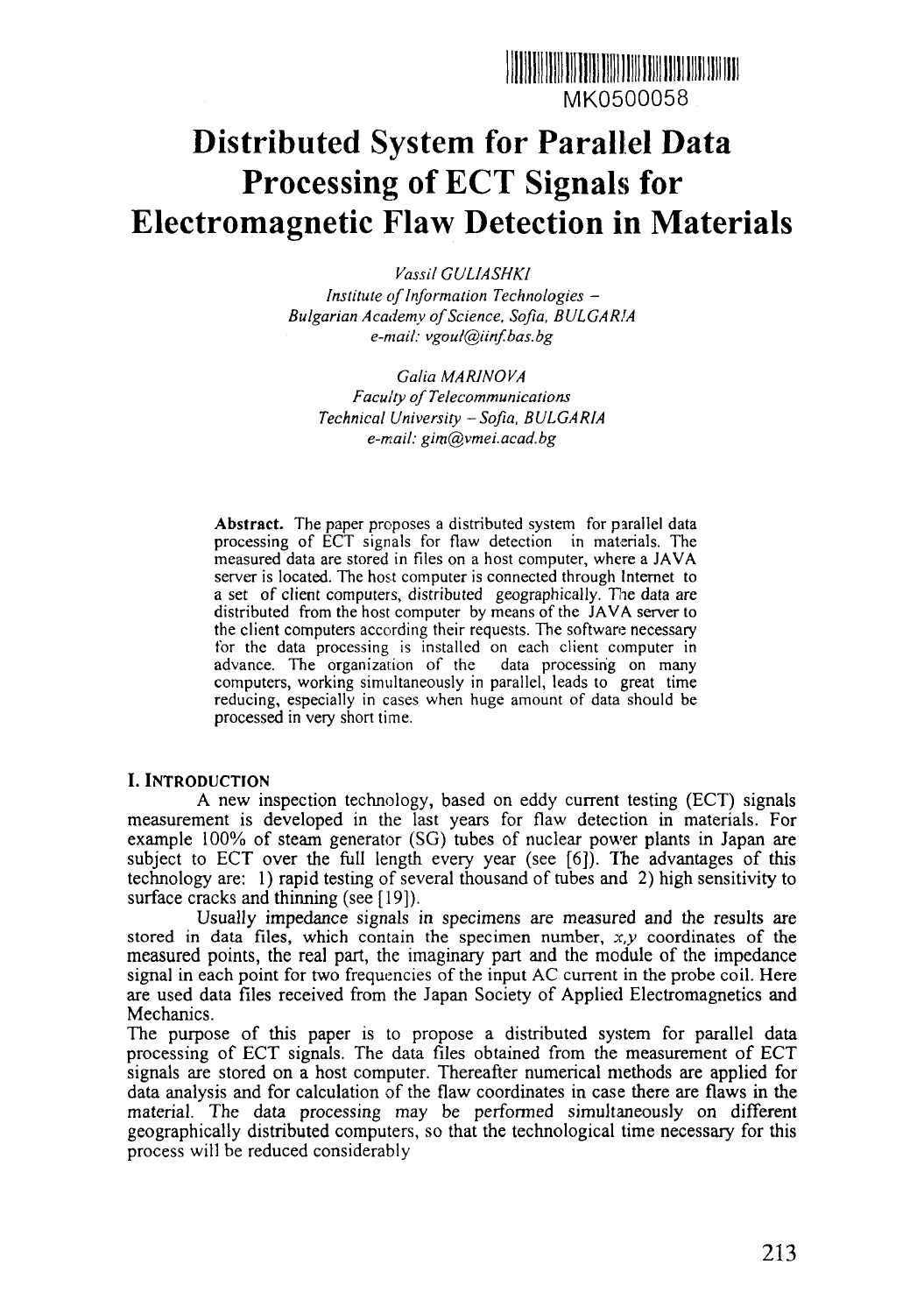There are different ways for development of distributed applications for multiple clients (multi-user applications), as for example: 1) Applying Java language environment with direct use of Java sockets [13,14], 2) Use of Remote Method Invocations (RMI) [17], 3) Use Common Gateway Interface (CGI) [2,18], 4) Common Object Request Broker Architecture (CORBA) [16] used together with Java language environment and World Wide Web, 5) Java servlet technology [1,11].

The advantages and drawbacks of RMI, CGI and CORBA approach are considered in details in [1, 5, 9]. The complexity of the distributed data processing system depends on the requirements to the concrete application. If the users need to access remotely a sophisticated set of server based capabilities, the data processing system should be created by means of CORBA approach or Java servlet technology, which use in most flexible and economical way the server resources.

The data processing system proposed is based on the direct use of Java sockets (see [14]) and is an extension of the system presented in [13], designed for concrete data processing of ECT signals. The measured data of ECT signals are stored in files on the host computer, where a JAVA server is located. The host computer is connected with a set of client computers through Internet. The client computers send requests to the server on the host computer in order to obtain data for the data processing. Each request is restricted for example to no more than hundred data files. The necessary data are send in a suitably compressed form from the host computer to the clients via the JAVA server. The compression is necessary in order to minimize the network resources used and the transfer time. The first server response to each client includes an additional (benchmark) data file with data from a specimen without defects in the material. All other data files with measured data are compared with the benchmark data file, so that the files where existence of flaws is supposed, can be quickly separated. The uniform.distribution of the data is not possible, because the data processing for the files where flaws exist is more time consuming than for files where no flaws are available and equal large different data samples may need different data processing time, that is not known in advance. In addition the different client computers may have different resources. So that each client computer sends its next request to the server after the data processing of the current data sample is finished. In this way the technological time is optimally used from all the clients.

The distributed data processing system is presented on Fig. 1.

The data processing may perform the following steps:

- Separate the data for specimens where existence of flaws is supposed, called for example  $F_1, F_2, ..., F_n$ .
- 2. For each data array  $F_i$ , i=1,...,n; do:
- a) Determine the type of the flaw (crack, thinning).
- b) Evaluate the 2D coordinates of the flaw (see [7,8]).
- c) On the base of threshold values, presented as a table for flaws with different lengths determine the flaw depth (see [8]).
- 3. Determine precisely the flaw coordinates
- a) Make refinement of the obtained flaw coordinates by means of more precise FEM-based technique (see [3,4,10]).
- b) Reduce the obtained error by means of a technique described in [15] with finer subdivisions of the mesh elements.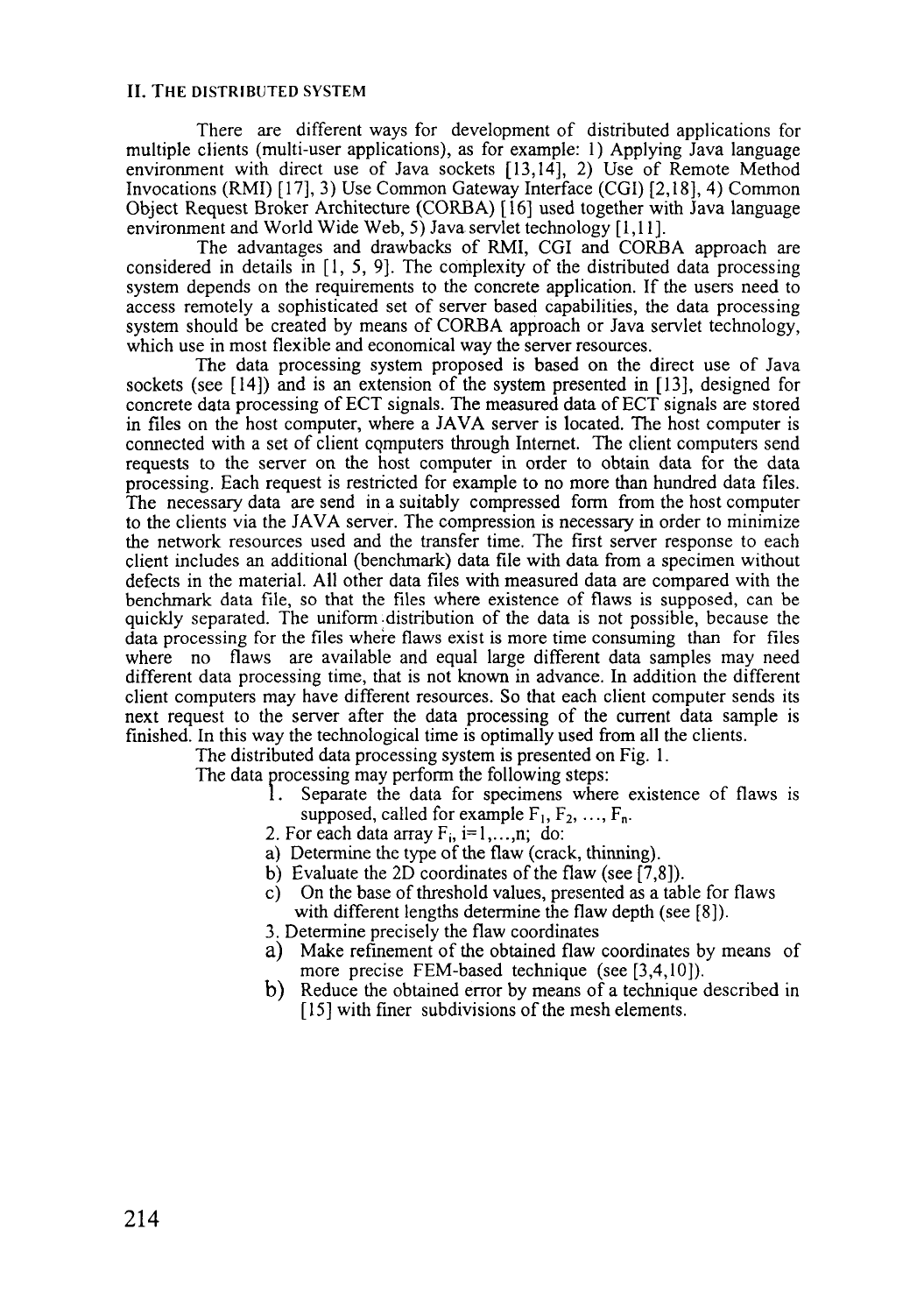

**Figure 1: Design of the Distributed Data Processing System**

Remark: *For the performance of step* 3. b), *additional measurement of the flaw region with lower step size may be necessary.*

An additional option in the system is the image processing. It uses software modules, which performance is described in [12].

The client computers send back to the host computer the obtained results concerning the flaw coordinates for each data array  $F_1$ , ...,  $F_n$ ; from the current data sample.

The distributed system interface is created by means of the JAVA programming language packages JAVA.AWT and JAVA.LANG. The flaw parameters calculation (the mapping) is realized on FORTRAN and the image processing is based on MATLAB. The system is designed to perform under MS WINDOWS.

#### III. ILLUSTRATIVE EXAMPLE

The performance of the distributed system is facilitated by the user friendly interfaces, created for the client and for the server side. They serve the transfer of data files between the host computer and each of the client computers.

The client side interface is presented on Fig. 2. Initially the client side operator should type in the directory field the name of the client side directory, where the received data files will be stored. The left pane contains the names of the data files located in the server side directory (source directory). The right pane corresponds to the client side directory and is empty initially. After a click on the button, the names of the files selected by the client operator in the left pane appear in the right pane ( Fig. 2.). The transfer begins after a click  $\geq$  on the button.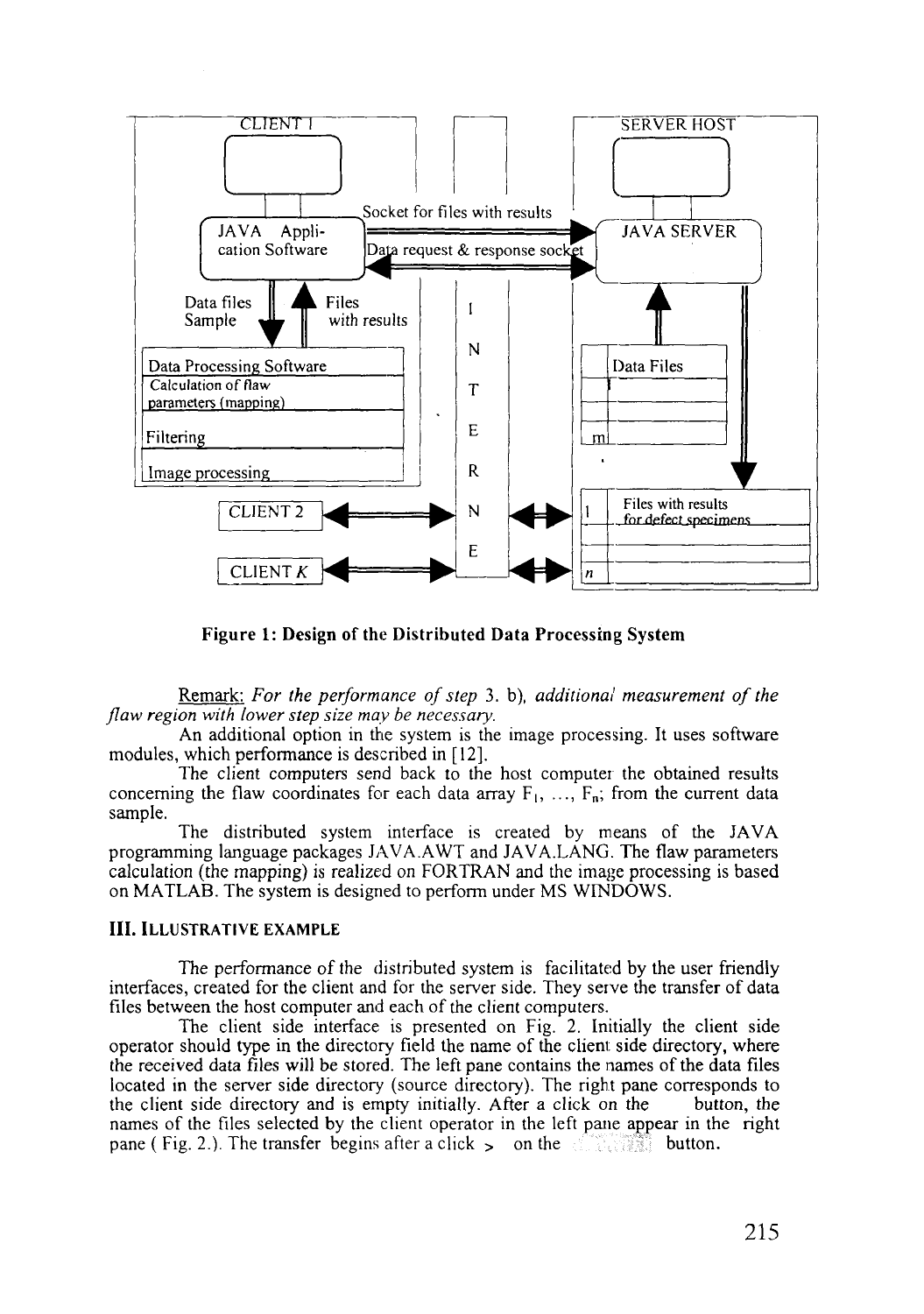

Figure 2: The Client side interface at the end of the transfer

The client operator can check the contents of the Directory field corresponding to the client side directory by a click on the **DIRECTORY** button and selecting the necessary directory. Then he can send his files with results back to the host computer by means of  $\left\langle \right\rangle$  button and of button (see Fig. 2). The data processing may be started by clicking the started by clicking the started by clicking the started by clicking the correspondingly. An example of data processing performance is shown on Fig. 3.

| <b>A Command Prompt DATAPROC</b>                                                                        |  |
|---------------------------------------------------------------------------------------------------------|--|
| <b>D:\Data&gt;DATAPROC</b><br>(Input data file name (Bchar.3 char extension): Tube5.dat                 |  |
| INPUT THE CURRENT FREQUENCY [kHz] : ifreq = 300                                                         |  |
| <b>FLAW x-COORDINATES CUITHOUT CORRECTION&gt; :</b>                                                     |  |
| $R1GHT$ END $\langle x \rangle$ Coordinate) = .14000000D+02<br>LEFT END (x Coordinate) = .8000000000+01 |  |
| TOTAL COMPUTING TIME:<br>HOURS = $\theta$ MIN. = $\theta$ SEX. = $\theta$ MSEX. = 110                   |  |
| THE LENGHT OF THE FLAW [mm] AFTER CORRECTIONS IS:                                                       |  |
| $SDLQ = .53007468D + 01$<br>$SDLC = .59204364D+01$<br>$SDLG = .46174936D + 01$                          |  |
| THE DEPTH OF THE FLAV [x] IS: ID 60x.                                                                   |  |
| MAXIMAL dZ VALUE (MODULE) SMAX - .357220000-00                                                          |  |
| Dutput file name(8char.3char extension): Tube5.res_                                                     |  |

Figure 3: Example of data processing performance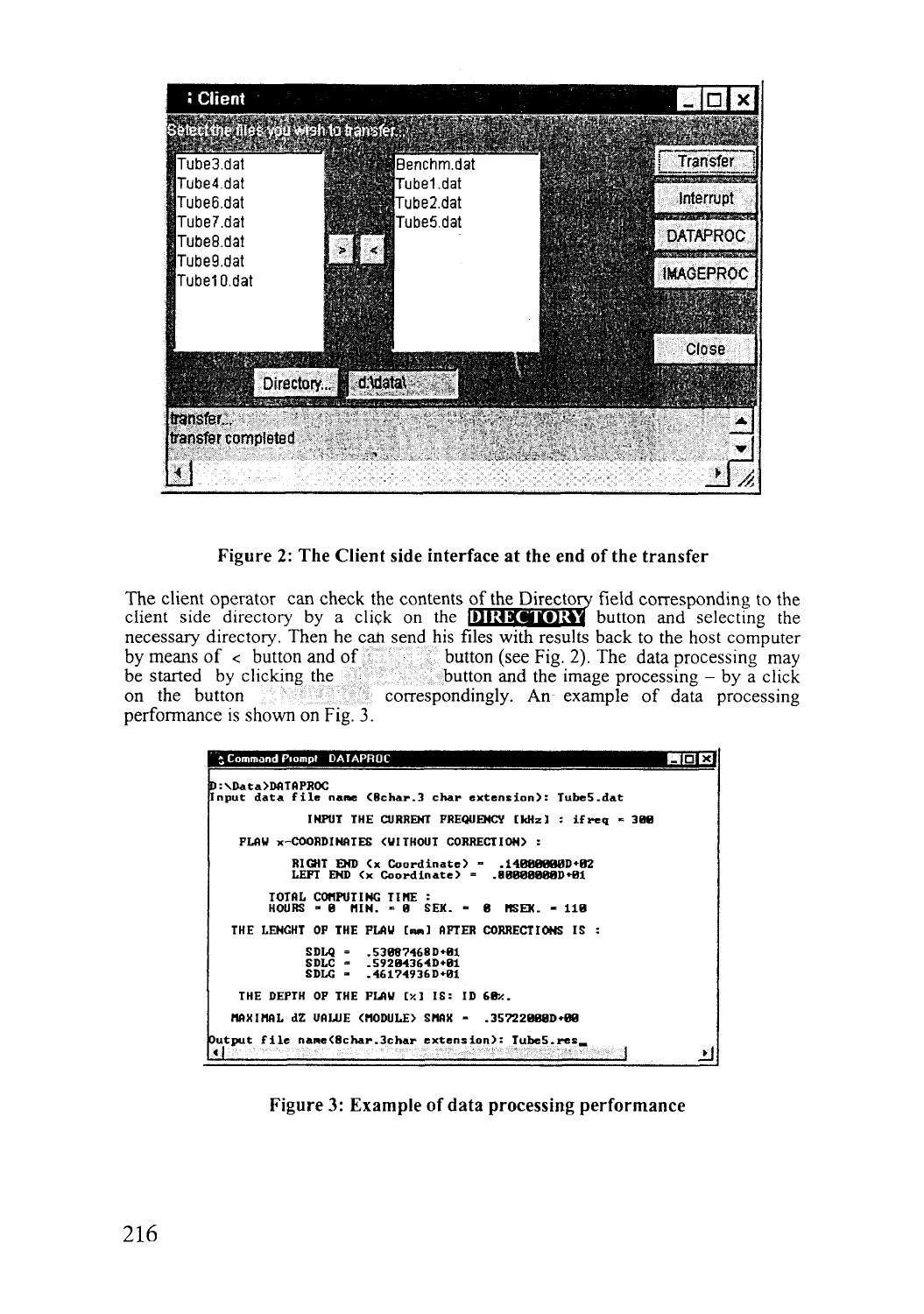

**Figure 4: Example of image processing**

On Fig. 4 is presented an example of image processing.

The server side interface is presented on Fig. 5. The server-operator can type the name of the current directory, containing the data files in the directory field. By clicking  $\sim$  the button the server operator confirms that this directory will be used as a source directory during the data files transfer from the host computer to the client computers.



**Figure 5: The Server side interface**

It should be noted that the Runtime.exec( )method from Runtime class of JAVA.LANG package is used to run the executable files performing data and image processing (see [20]).

### **IV. CONCLUSION**

The design and **the** development of a Distributed System for Parallel Data Processing of ECT Signals for Electromagnetic Flaw Detection in Materials could represent a basis for a multilateral project.

- *REFERENCES*<br>[1] H. Bergsten, "An Introduction to Java Servlets", http://www.Webdevelo*persjournal.com/articles/ intro\_to\_servlets.html,2000, pp. 1-20.*
- *[2] T. Berners-Lee and D. Conolly, "Hypertext Markup Language 2 0", Internet RFC 1866, Nov 1995*
- *[3] Z. Chen and K. Miya, "A Knowledge Based Approach for Fast Computation of ECT* Signals", Proceedings of ISEM-Braunschweig, May, IOS press, 1997
- *[4] W. Cheng, K. Miya and Z. Chen , "Reconstruction of Crack with ECT Data", Applied Electromagnetics (Ed. By H. Yamashita, I. Marinova, L. Grcev), 1-st Japanese-Bulgarian - Macedonian Joint Seminar on Applied Electromagnetics JBMSAEM'98, Sofia, 14-15 September 1998. pp. 133-138.*
- *[5] E. Evans and D. Rogers "Using Java Applets and CORBA for Multi-User Distributed Applications", 1089-7801/97/S 10.000. 1997, IEEE; http://computer.org/internet/*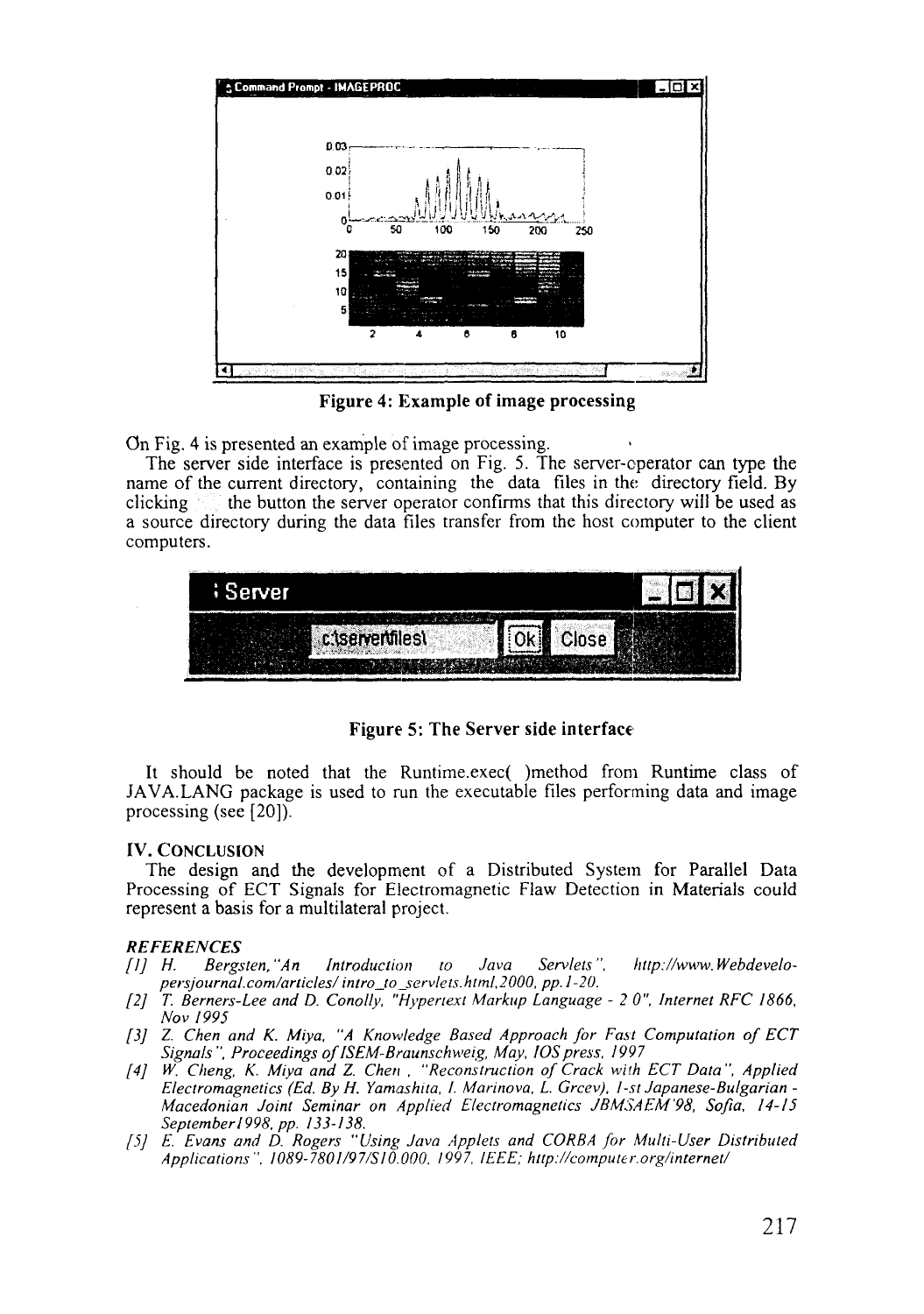- *[6] S. Fukui, A. Kurokawa and H. Komatsu, "Progress of Verification Test Program of Eddy Current Inspection Technology for Steam Generator Tube of Nuclear Power Plant in Japan", Electromagnetic Nondestructive Evaluation, IOS Press, 1997, pp. 1-8.*
- *[7] V. Gouliashki and Marinova G., "Fast 3-D ECT numerical analysis", Applied Electromagnetic (Ed. By H. Yamashita, I. Marinova, L. Grcev), 1-st Japanese-Bulgarian-Macedonian Joint Seminar on Applied Electromagnetics JBMSAEM'98, Sofia, 14-15 September 1998, pp. 139-144.*
- *[8] V. Gouliashki., G. Marinova, "Algorithm FCD, Determining the Spatial Parameters of Flaws in Materials", Digest of the Joint Seminar'99, Hokkaido University, Sapporo, JAPAN, November-3, 1999, pp.42-43.*
- *[9] N. Grcevski and L. Grcev, "Web Based Interactive Interface for Power Applications Using Java", Digest of the Joint Seminar'99, Hokkaido University, Sapporo, JAPAN, November 1-3, 1999, pp. 60-61.*
- *[10] H. Huang, T. Takagi, H. Fukutomi and J. Tani, "Forward and Inverse Analysis of ECT Signal Based on Reduced Vector Potential Method Using a Database", presented at E'NDEReggio Calabria, 1997*
- *[11] Java Servlet API Specification 2.2, Public Release, Sun Microsystems, 1999*
- *[12] G. Marinova, V. Gouliashki, "2D Eddy Current Imaging for Steam Generator Tubing Based on Spline Interpolation Mapping and Improved Statistical Filtering", Applied Electromagnetics (Ed. By H. Yamashita, I. Marinova, L. Grcev), 1-st Japanese-Bulgarian-Macedonian Joint Seminar on Applied Electromagnetics JBMSAEM'98, Sofia, 14-15 September 1998, pp. 145-150.*
- *[13] G. Marinova, V. Gouliashki, "Distributed System for Research in Electromagnetic Flaw Detection in Power Plant Steam Generator Tubes". Digest of the Joint Seminar '99, Hokkaido University, Sapporo, JAPAN, November 1-3, 1999, pp. 44-45.*
- *[14] M. Morgan, "Java TM 2 for Professional Programmers ", Part I, If, Info-Dar, Sofia, 1999*
- *[15] A. Napoli.E. Santini C. Santucci,"Algorithm, Database and Error Evaluation for Electromagnetic FEM of Moving Geometries", Proceedings of International Symposium on Theoretical Electrical Engineering, ISTET'97, 1997, pp. 283-286.*
- *[16] Object Management Group, "The Common Object Request Broker Architecture and Specification-Revision 2.0", (OMG 96-08-04), Object Management Group, Framingham.Mass 1996; also available at http://www.omg.org/corba/corbliop.htm*
- *[17] "Remote Method Invocation Specification", Sun Microsystems, Mountain View, Calif;I995;alsoavaiIableathttp://www.javasoft.com/products/jdk/l.I/docs/guide/rmi/spec/r miTOC.doc.html*
- *[18] D. R. T. Robinson, "The WWW Common Gateway Interface Version I.I", Internet Draft http://wwww.ast.cam.ac.uk/-drtr/draft-robinson-www-interface-01.txt, IETF, Feb. 1996; also available at http://www.w3.org/pub/WWW/CGI/0verview.html*
- *[19] T. Takagi, M. Hashimoto , H. Fukutomi, M. Kurokawa, K. Miya, H. Tsuboi, M. Tanaka, J. Tani T. Scrizawa, Y. Harada, E. Okana and R. Murakami, "Benchmark models of Eddy Current Testing for Steam Generator Tube", J. of Applied Electromagnetics in Materials, 5, 1994, 149-162.*
- *[20] http://forum.java.sun.com/read/1679l418/q\_3U7vXZhyv8AA YyU*